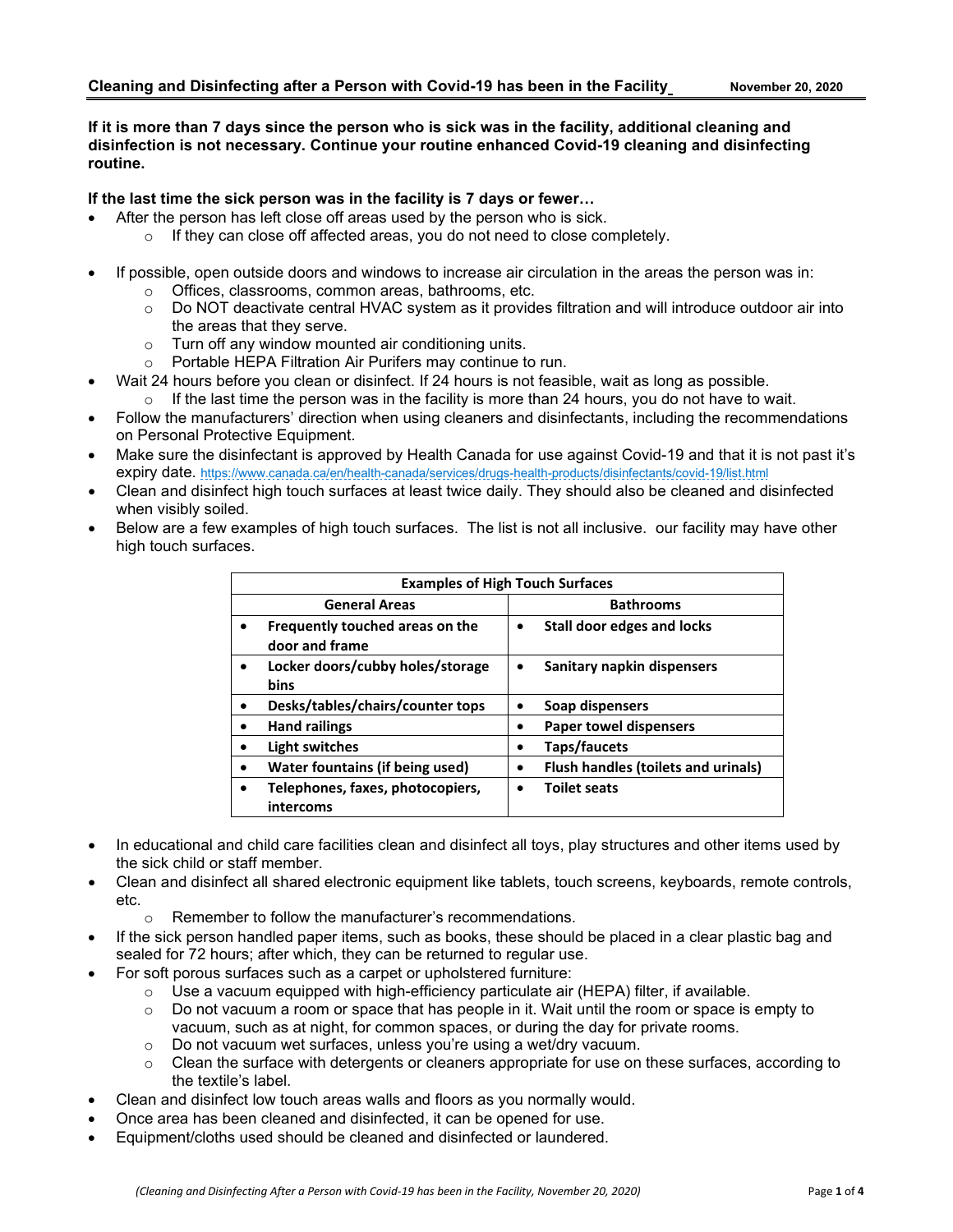### **General precautions for the Cleaning Staff after an ill student has been in your facility**

The risk of getting COVID-19 from cleaning is low. The following are general precautions for cleaning staff:

- Should not touch their face while cleaning and only after they can wash hands after cleaning;
- Wear uniforms (or designated work clothes) and disposable gloves when cleaning and handling trash;
- Cleaning staff should wear flat heeled and closed toe shoes, ideally with ones with slip resistant soles;
- Change clothes at the end of a shift. It may be helpful for them to keep a change of clothes at work;
- Clothing worn while cleaning should be placed in a plastic bag until it can be laundered;
- Laundering should be done as soon as possible on site or at home on the warmest water setting possible; and,
- Thoroughly wash hands with soap and water for at least 20 seconds after gloves are removed.

#### **Staff who are responsible for cleaning and disinfecting should be trained to use disinfectants safely and effectively and to safely clean up potentially infectious materials and body fluids – blood, vomit, feces, and urine.**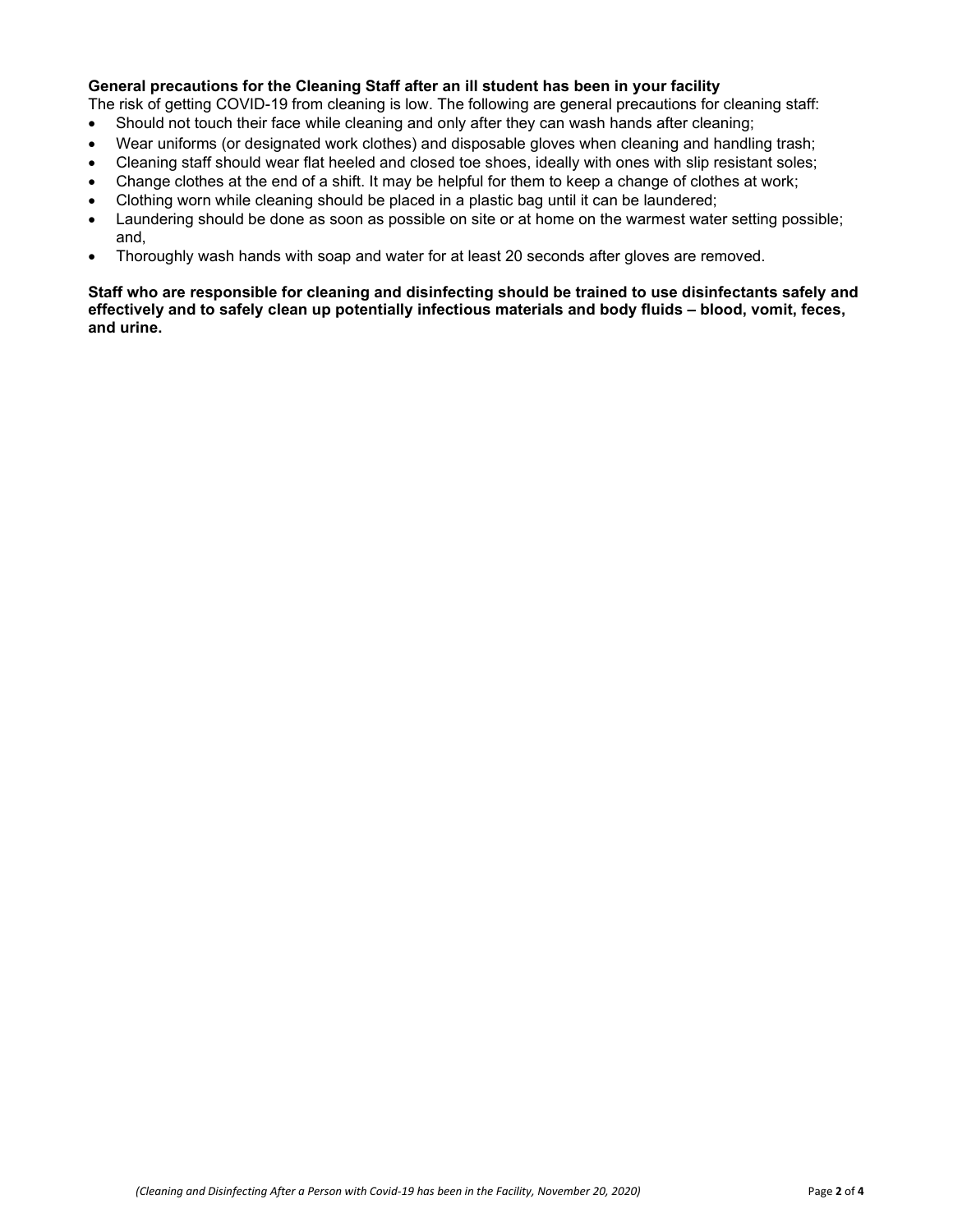## **Facility Cleaning & Disinfecting Checklist**

# **AFTER A PERSON WITH COVID-19 HAS BEEN IN THE FACILITY**

#### **Personal Protective Equipment** Mark box with  $\checkmark$  or  $\star$  or n/a

|    | 1. Hand Hygiene is available<br>Handwashing facilities or Health Canada approved hand sanitizer                                                                                                                                                                                                                                                                                                                                                                                       |  |  |  |
|----|---------------------------------------------------------------------------------------------------------------------------------------------------------------------------------------------------------------------------------------------------------------------------------------------------------------------------------------------------------------------------------------------------------------------------------------------------------------------------------------|--|--|--|
| 2. | Disposable Gloves<br>must perform hygiene before putting on and taking off                                                                                                                                                                                                                                                                                                                                                                                                            |  |  |  |
| 3. | Disposable face mask<br>Before removing perform hand hygiene. Do not touch the front. Use the ties or ear loops to<br>remove.                                                                                                                                                                                                                                                                                                                                                         |  |  |  |
| 4. | Protective eyewear or Face shield (May be reusable or disposable)<br>Prescription glasses are not protective                                                                                                                                                                                                                                                                                                                                                                          |  |  |  |
| 5. | Plastic apron or full-length disposable gown. Coveralls may be used if trained in donning and<br>doffing.<br>This is precautionary to protect clothing from the chemicals used.                                                                                                                                                                                                                                                                                                       |  |  |  |
|    | <b>Cleaning equipment</b>                                                                                                                                                                                                                                                                                                                                                                                                                                                             |  |  |  |
| 6. | Large supply of disposable cleaning cloths<br>Reusable cloths may be used if they can laundered on site.                                                                                                                                                                                                                                                                                                                                                                              |  |  |  |
| 7. | Mops & buckets<br>Reusable mop heads may be used if there is a process for laundering them.<br>Disposable mop heads should be discarded in general waste.                                                                                                                                                                                                                                                                                                                             |  |  |  |
| 8. | <b>HEPA Vacuum Cleaner</b>                                                                                                                                                                                                                                                                                                                                                                                                                                                            |  |  |  |
| 9. | Extension pole for high level cleaning                                                                                                                                                                                                                                                                                                                                                                                                                                                |  |  |  |
|    | 10. Two Steps: Clean and Disinfect<br>Step 1: Cleaner(s) used for the different surfaces in the facility<br>Step 2: Bleach Solution or a disinfectant approved by Health Canada for use against Covid-19<br>- If using a bleach solution, it should be made up at the beginning of each day<br>If using a commercial disinfectant, make sure it has not expired.<br>Follow the directions for preparation<br>Strictly follow dilution requirements<br>Read the label for contact time |  |  |  |
|    | ΟR                                                                                                                                                                                                                                                                                                                                                                                                                                                                                    |  |  |  |
|    |                                                                                                                                                                                                                                                                                                                                                                                                                                                                                       |  |  |  |

### 11. Combined Cleaner and Disinfectant

- − Use a Health Canada approved 2-in-1 cleaner/disinfectant product
- − Follow the directions for preparation
- − **Read the label for contact time**

12. Carpet and soft furnishing cleaner

− For soft furnishings or carpet that cannot be washed in a washing machine or withstand bleach

#### 13. Large supply of plastic waste bags

− Check with site manager where these will go.